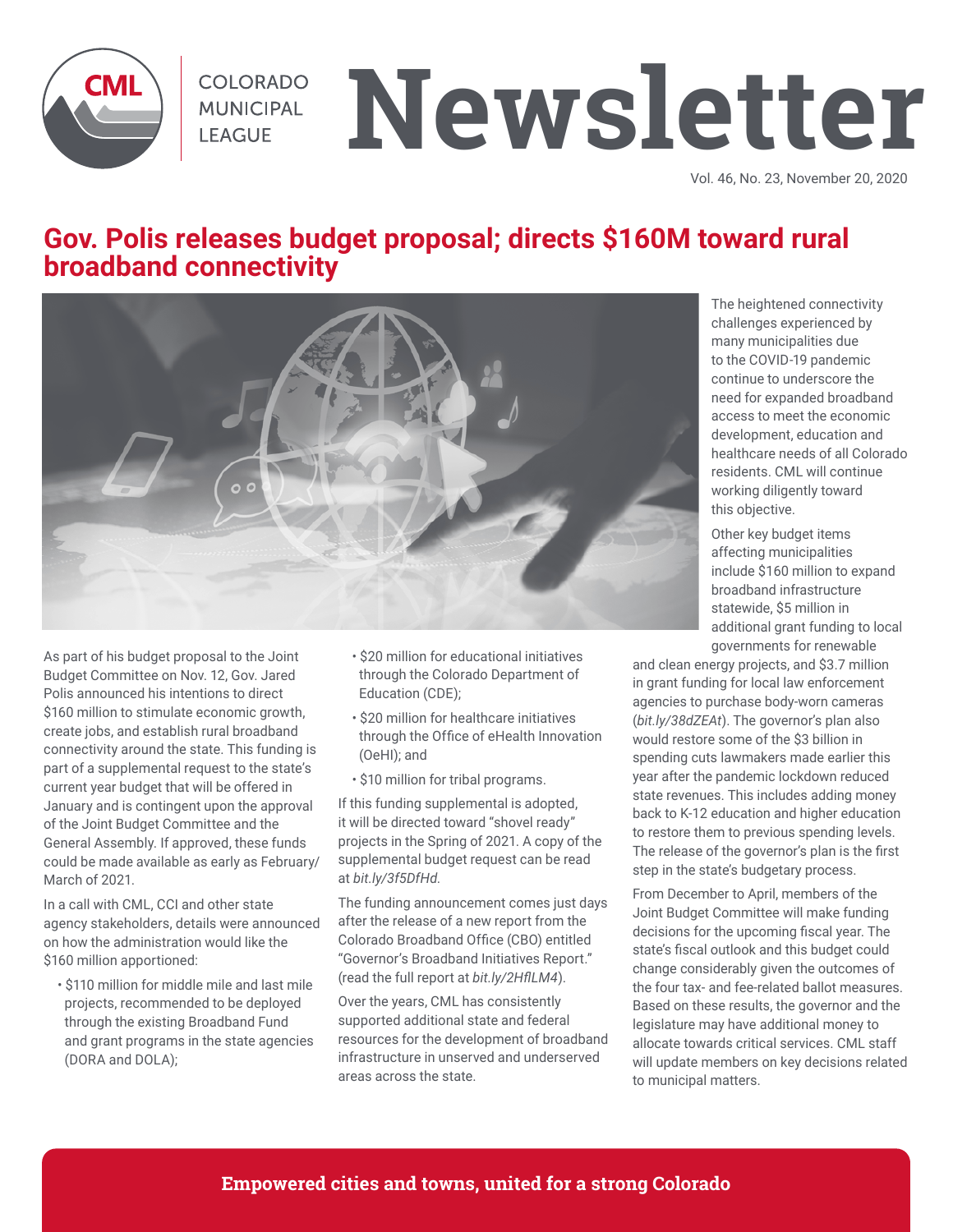# **Promoting Colorado**

# **with Care**

**Jan. 20, noon – 1 p.m.**

This presentation will include the Colorado Tourism Office's fall campaign, their new school-cation program, as well as their dual focus for winter: using campaign resources

- 1. to drive recovery in the most afflicted parts of our state and
- 2. to share important safety messages (winter backcountry safety and anti-super spreader).

The safety messages are aimed at reducing the impact on Colorado search and rescue operations and on rural public health resources.

# **Member news**

#### **New Associate Member**

#### **Equitable**

Sean Duncan, regional vice president 188 Inverness Dr. W., Suite 665 sean.duncan@equitable.com *www.equitable.com*

Our mission is to help our clients secure their financial well-being so they can pursue long and fulfilling lives.



*CML Newsletter* (ISSN 7439903) is published biweekly by the Colorado Municipal League, 1144 Sherman St., Denver, CO 80203-2207, for Colorado's municipal officials. (USPS 075-590) Periodical postage paid in Denver, Colorado.

#### **Designer and editor: Leslie Hough Circulation/mailing lists: Mark Vanderbrook**

POSTMASTER: Send address change form 3579 to Colorado Municipal League, 1144 Sherman St., Denver, CO 80203-2207; (p) 303-831-6411 / 866-578-0936; (f) 303-860-8175.

Subscription to *CML Newsletter* is offered as a portion of member dues. Cost to nonmembers is \$300 a year.

Get this newsletter by email. The *CML Newsletter*  is available by email three days before it arrives in the mail! Sign up at *bit.ly/CMLNewsletter*.

# **Advocacy in the time of COVID-19 — safety protocols at the Colorado Capitol**<br>**Promoting Colorado**

A recent spike in COVID-19 infections and hospitalizations across Colorado this winter has increased the likelihood that many of the public health and safety requirements adopted by General Assembly last spring will remain in place.

While CML acknowledges the essential role that city council members, town boards and municipal employees play in advocating on behalf of municipal interests at the State Capitol, it is important to understand the current safety protocols in place so that you can plan accordingly.

Anyone who is at high-risk of serious illness from COVID-19, or who is experiencing symptoms (including fever, cough, general aches and pains, and fatigue), should stay at home and not come to the Capitol.

Members of the public must wear masks or facial coverings at all times that they bring from home.

Everyone in the building is asked to wash their hands frequently, especially before and after meetings, floor work and upon entering or leaving the building.

Members of the public entering the Capitol building must do so through the south side entrance and will have to undergo a health screening, including a temperature check.

Everyone should practice safe social distancing in the Capitol, staying a minimum of six feet apart from others at all times.

Areas in the capitol that previously allowed larger groups to gather in confined spaces will be closed. This includes the House and Senate lobbies and the basement cafeteria.

Public committee testimony and participation will still occur, however access to the committee rooms will be limited to allow for social distancing.

# **COVID-19 Resiliency and Recovery Road- maps – now accepting letters of interest**

The State of Colorado is excited to share an opportunity for rural Colorado communities to form regional teams and receive technical assistance for accelerated recovery from COVID-19. The "Resiliency and Recovery Roadmaps" will enable communities to take a long-term view of recovery, reimagine their economies, and take advantage of emerging trends and opportunities.

These Roadmaps will meet communities where they are in their recovery planning and help align with existing broader community visions.

DOLA is now accepting Letters of Interest through Dec. 1 from eligible rural communities interested in this opportunity. To find out more and get involved, please visit: *bit.ly/2UBkBgU*.

This opportunity is a collaboration of the Department of Local Affairs (DOLA), the Office of Economic Development and International Trade (OEDIT), and the Colorado Rural Workforce Consortium, along with the Colorado-based non-profit Community Builders and others.

# **In memory**



Patricia Kelly, who was a Pueblo city councilmember in the 1970s and served three years on the CML Executive Board, passed away on Oct. 30 at the age of 96.

According to the *Pueblo Chieftain*, Kelly was a native of Pueblo. She was born there on Nov. 11, 1923, and was dedicated to the city, the region, and the state her entire life. She was a key in bringing the Sangre de Cristo Arts & Conference Center to Pueblo and pivotal in

the establishment of what is now the Historic Arkansas Riverwalk.

As a Pueblo city councilmember, she served on the CML Executive Board from 1970-1974 and was secretary/treasurer for CML in 1971-1972 and 1972-1973.

"She was the epitome of a visionary local leader," said Kevin Bommer, CML executive director. "Her legacy in Pueblo and statewide will be long lasting."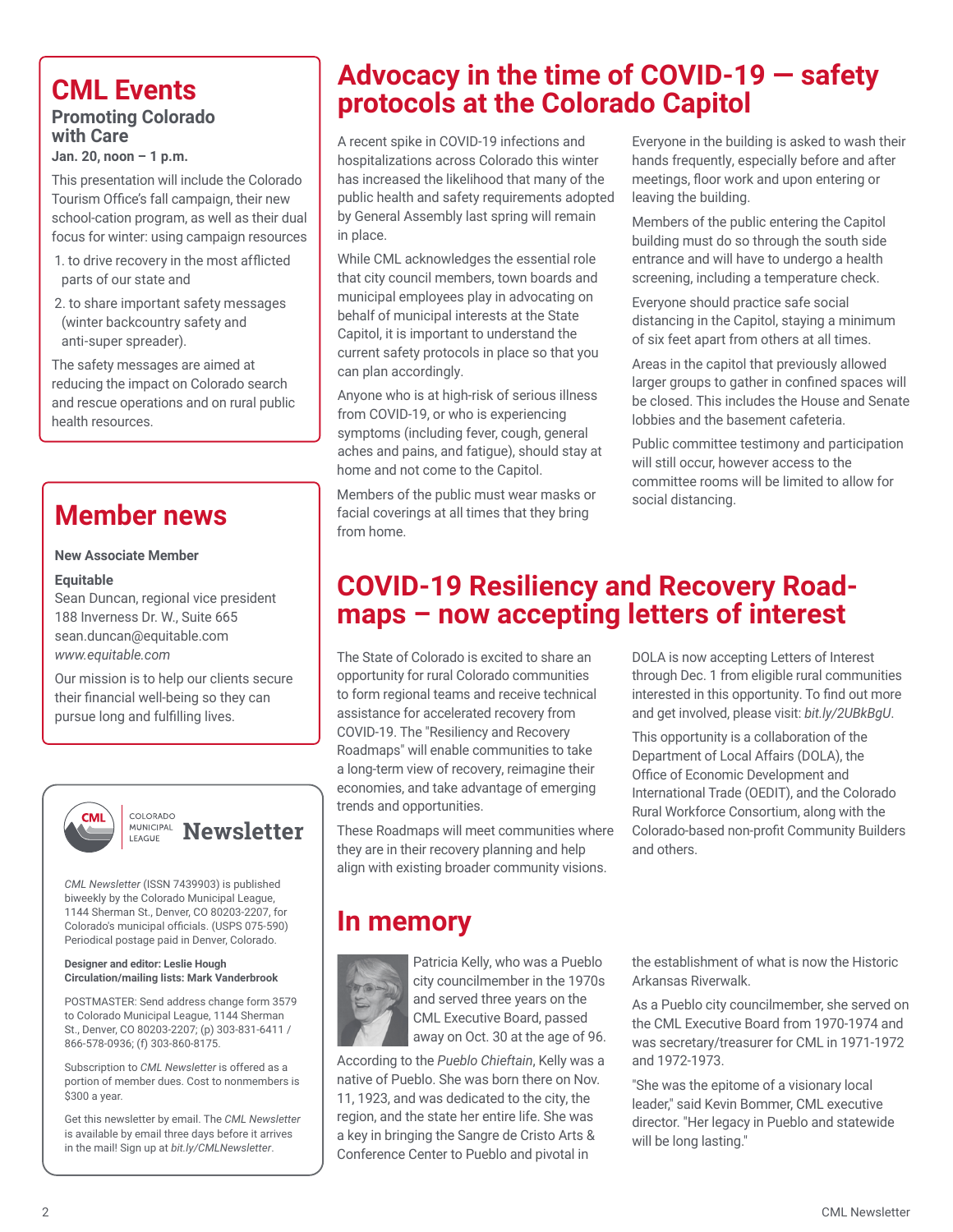# **Water quality improvement fund grants available**

The Colorado Department of Public Health and Environment is accepting applications for water quality improvement fund grants until **Dec. 4, 2020**.

The total funding is allocated across four project categories:

- **Category 1** Stormwater management training and best management practices training to reduce the pollution of state waters. For state fiscal year 2020-2021, the division will allocate up to \$100,000 of available funds to Category 1 with no one project receiving more than \$100,000. The funding period is anticipated to begin **Feb. 1, 2021, not to exceed Jun. 30, 2023.**
- **Category 2** Projects that improve the water quality in the community or water body which has been impacted by a water quality violation. Category 2 allocation is 10% of available funds

following allocation to Category 1 projects (Total Category 2: \$110,000). The funding period is anticipated to begin **Feb. 1, 2021, not to exceed Jun. 30, 2023.**

- **Category 3**  Planning, design, construction, or repair of stormwater projects and domestic wastewater treatment facilities identified on the current fiscal year's Water Pollution Control Revolving Fund Intended Use Plan. Category 3 allocation is 60% of available funds following allocation to Category 1 projects (Total Category 3: \$660,000); no one project can receive more than 25% of the available funds allocated to this category. The funding period is anticipated to begin **Feb.1, 2021, not to exceed Jun. 30, 2023**.
- **Category 4**  Nonfederal match funding for the current fiscal year's nonpoint source

projects as approved by the commission. Category 4 allocation is 30% of available funds following allocation to Category 1 projects (Total Category 4: \$330,000). A separate RFA will be issued for Category 4 projects at a later date.

The request for application may be accessed on the WQIF Grant Webpage: (*bit.ly/3f5YB7j*). Due to pending website changes, if the link does not work, please access through the link on the State Revolving Fund webpage, where responses to questions will also be posted: *bit.ly/36NmL2u*.

Please email your application, all attachments or questions to Margaret Bauer, project manager, at *cdphe\_grantsandloans@state.co.us.*  For applications, please include the subject line: WQIF Grants Program Application Submittal. Please do not send an electronic file larger than 10 MB.

# **Parachute debuts bus system**

The Town of Parachute rolled out its new bus service in September 2020.

The Parachute Area Transit System (PATS) provides a public transportation link to Rifle for access to the Roaring Fork Transit Authority (RFTA), Garfield County services, employment, and health care for some of the county's lowestincome residents.

"This is a big deal," Mayor Roy McClung said. "It's one of the most significant things we've done in regards to connecting to the upper valley. Anyone who works up-valley has to drive to, at least, Rifle. This will be helpful, particularly to lower-income families with one car."

PATS comprises two buses, one for 12 passengers and the other for 20. Two drivers have been hired.

Express routes run twice in the morning and twice in the afternoon to connect with RFTA's Grand Hogback and other employment. Regular routes run throughout the day with several stops along the way in the three affected communities: Battlement Mesa, Parachute, and Rifle. The system is being paid for with a combination of town funds and a grant from Garfield County. "We got some grant money from Garfield County. They put money into our transit system. They saw the need," McClung said.

"The town contributed \$75,000 this year toward the project, and the county contributed \$200,000," Town Manager Stuart McArthur said. Continued subsidization is budgeted for 2021.

McClung said the system has taken quite a while to get operational. Parachute had been in negotiations with RFTA to get its buses running to Parachute, but it was too expensive. Still, RFTA helped with figuring out what was needed, McClung said.

While Parachute is taking advantage of some of the RFTA bus stops in Rifle, the town is hoping to have shelters built at the Battlement and Parachute stops. "I'm really proud of it," McClung said.

# **SIPA micro-grant program open for applications**

The Colorado Statewide Internet Authority (SIPA) is committed to helping Colorado governments realize their potential to connect with residents through technology. One of the best ways to do that is with the Micro-Grant Program.

The Micro-Grant Program is open for applications as of Nov. 2, 2020. This application is quick, easy, and will hopefully get you some extra cash for those projects you have been trying to start (or finish).

There are a few boxes that every grant requestor must check-off before applying. Here's what you need to know:

- 1- Every applicant entity MUST have an EGE Agreement on file, find out at *bit.ly/2UATe6M*
- 2- Every applicant must complete the Micro-Grant application for each individual project looking for funding
- 3- The project(s) requested MUST aim to put information and services online for residents of Colorado. At SIPA, we are very fond of eGovernment solutions, that's our job.

Check out this year's criteria, guidelines, and past projects at *bit.ly/3lGvRnU*.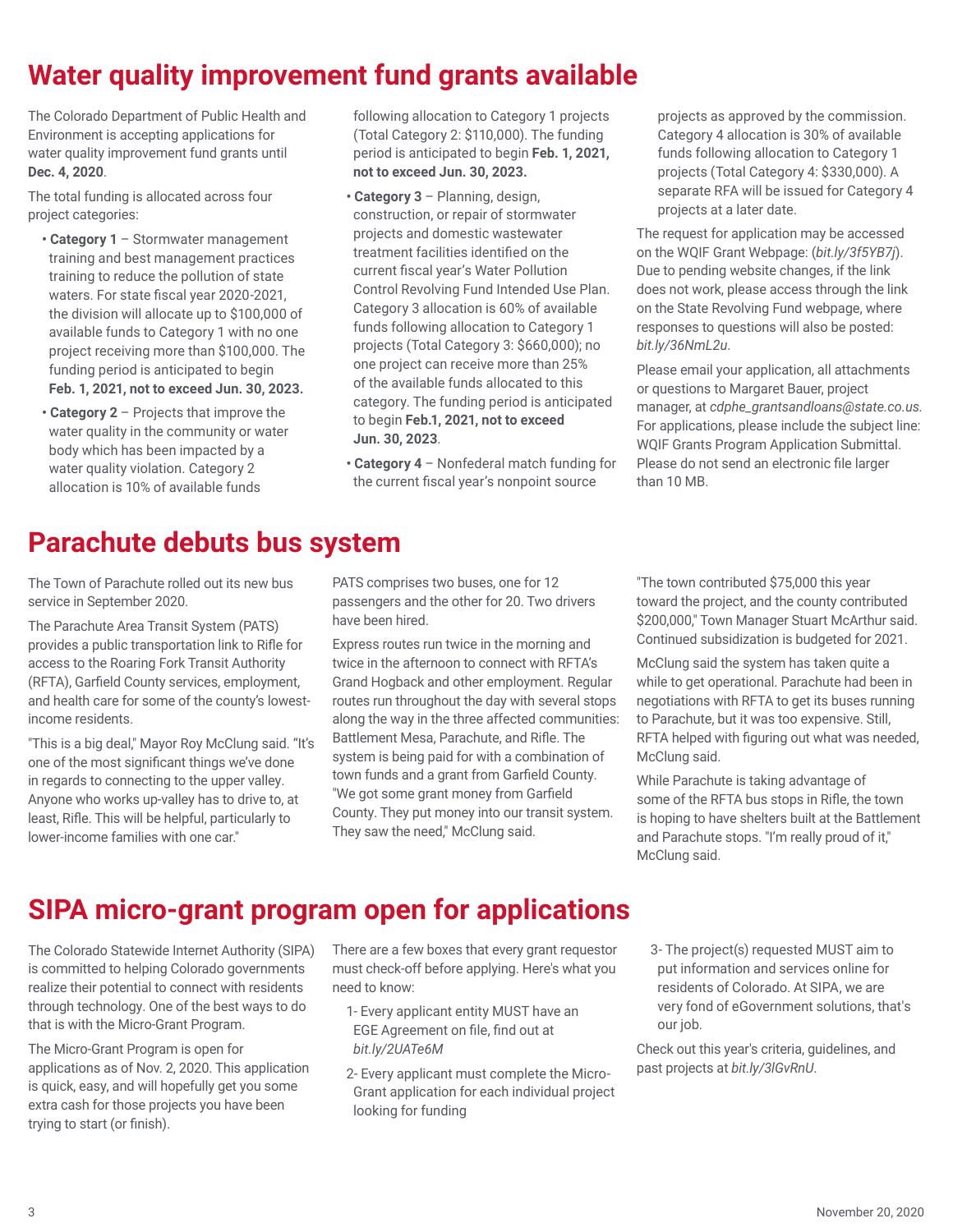## **Overview of 2020 election: The initiatives that passed and the makeup of the legislature**



*by Meghan Dollar, legislative advocacy manager*

Colorado saw record voter turnout in the 2020 election culminating in over 3 million people voting, and over 80% of registered voters turning out. No doubt that had a huge impact on the outcomes of some of the most hotly contested issues. Below is an overview of the ballot initiatives with municipal impact, as well as the make up of the State Legislature following the election.

#### **State ballot initiatives**

There was a total of 11 referred or initiated state ballot questions that appeared on the Nov. 3, 2020 state general election ballot. Of these, at least six measures were of municipal interest. The CML Executive Board took positions on four of the measures at their Sept. 2020 meeting. Below goes through the potential municipal impact of the initiatives that passed.

#### **Amendment B - Gallagher Repeal**

This referred constitutional amendment, in combination with related state legislation, will freeze the existing assessment ratios

for residential property and non-residential property at 7.15% and 29% respectively for the indefinite future, thereby averting any further automatic reductions in the residential assessment ratio for the time being. The CML Board voted to support Amendment B as it will help rural members, and steady revenues for those who rely on property taxes. *CML Position: Support. Outcome: Passed.* 

#### **Proposition EE - Cigarette, Tobacco, Nicotine Products and Vaping Products Tax Increase**

This referred \$294 million state tax increase will mainly be earmarked for preschool and K-12 education programs. However, of particular interest to municipalities, in the first three years of implementation, a fraction of the revenue will be earmarked for housing programs. The measure preserves the historical allocation formulas that apportion some state cigarette tax revenues to municipalities, as well as recent statutory

reforms that allow municipalities to regulate tobacco and nicotine without forfeiting their cigarette tax allocation. The CML Board voted to oppose Proposition EE due to concern over the state tax increase and how that may negatively affect future attempts for municipalities to pass a local nicotine tax. *CML Position: Oppose. Outcome: Passed.*

#### **Amendment 76 - Qualification for Voting**

This initiated constitutional amendment purports to prohibit any person who is not a U.S. citizen or who has not attained the age of 18 to vote in any election in Colorado. It is highly debatable, however, whether or not this restriction will bind home rule municipalities who may choose to expand the franchise in their own municipal elections. CML did not take a position on this initiative. *Outcome: Passed.*

#### **Amendment 77 - Local Option for Gaming Expansion**

This initiated constitutional amendment will allow voters in the three gaming towns (Black Hawk, Central City, and Cripple Creek) to remove bet limits and expand the types of games allowed in casinos within their communities. Once again, the lion's share of new tax revenue to be derived from these changes will go to the state community college system. But 22% of the new revenue will go to the three municipalities and the counties in which they are located (Gilpin and Teller). The CML Board took a position to support Amendment 77 due to the local option. *CML Position: Support. Outcome: Passed.*

#### **Proposition 118 - Paid Family and Medical Leave**

These initiated statutes will create a statewide 12-week paid family leave insurance program funded 50% by employers and 50% by employee payroll deductions. Municipal employers will presumptively be included, but with the ability to opt out. Even in municipalities that have opted out, individual employees may request to be included in the statewide program by paying premiums to the state. The CML Board voted to oppose Proposition 118 as it directly interfered with a municipality's ability to determine the terms and conditions of employment. Now that Proposition 118 has passed, this program may lead to a reevaluation of the mandatory paid sick leave legislation just adopted by the General Assembly via SB 20-205.

#### *CML Position: Oppose. Outcome: Passed.*

#### **State House of Representatives**

Following the 2020 election, the Colorado House of Representatives remains in Democratic control with Democrats holding 41 seats and Republicans 24. Republicans did pick up one seat in Southeast Colorado. House Leadership will consist of now Speaker-Elect Alec Garnett, D-Denver and Rep. Daneya Esgar, D-Pueblo as House Majority Leader. Rep. Hugh McKean, R-Loveland, and a former Loveland City Councilmember was elected, as the Republican Minority Leader.

#### **State Senate**

The Democratic majority in the Senate went from 19-16 in 2020 to 20-15 going into 2021. President Leroy Garcia, D-Pueblo, and former Pueblo City Councilmember, will remain President of the Senate. Sen. Steve Fenberg, D-Boulder will remain Majority Leader. Sen. Chris Holbert, R- Parker will remain Senate Minority Leader.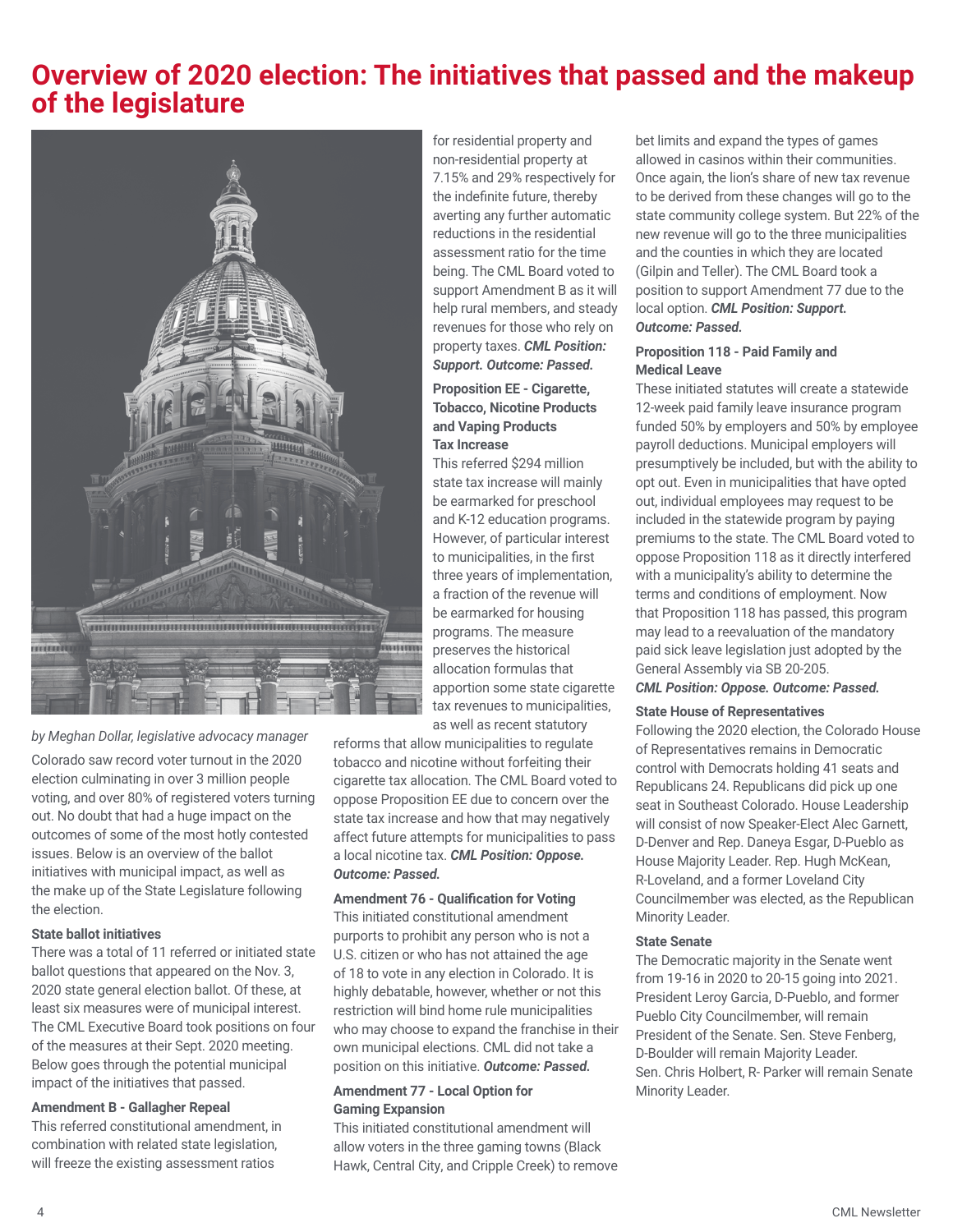

On Nov. 3, voters in 70 cities and towns across Colorado considered local questions and races, in addition to the federal and state races and questions on the ballot. Avon, Castle Rock, Central City, Dacono, Gilcrest, Granby, Hayden, Holyoke, Hudson, Kiowa, Lochbuie, Palmer Lake, Parker, Snowmass Village, Superior and Williamsburg held their regularly scheduled candidate elections, while the remainder held special elections on initiated and referred ballot questions. Over 100 municipal ballot questions were considered across the state. The following results are unofficial and subject to change.

#### **Tax and bond issues**

Sales tax questions were approved in:

- Cokedale for general operating and maintenance expenses
- Denver one tax to fund programs to eliminate greenhouse gas emissions and air pollution, and to adapt to climate change; and a separate tax to fund housing, shelter, or services for people experiencing homelessness
- Eckley for community infrastructure and maintenance
- Hayden for parks and recreation
- Marble for general operating expenses
- Sales tax questions failed in:
- Eads for the construction of a public swimming pool
- Kiowa for general operating expenses
- Loveland for public safety, infrastructure and capital equipment, and operational expenses
- Mead one tax for police department expenses; and a separate tax for street improvements and maintenance

• Monument – for police services, programs, and facilities

Sales tax extensions were approved in:

- Aspen for educational purposes
- Fort Lupton for street improvements
- Greeley for capital construction projects
- Pueblo for economic development

Boulder voters granted authority to extend and expand the purposes for which a utility occupation tax was approved, to include costs associated with the formation of a municipal electric utility and to be used to fund initiatives that support the city's clean energy goals in the context of the city's racial equity goals and commitment to the Paris Climate Agreement.

A tobacco tax question passed in Gypsum.

Louisville voters approved a tax on disposable bags.

Lodging taxes passed in Eagle and Nucla, and failed in Eaton, Englewood, and Windsor. Holyoke voters approved an extension to their existing lodging tax.

In Boulder, voters approved an excise tax to be paid by residential landlords on rental licenses to fund a program to provide rental assistance for persons vulnerable to eviction and to provide legal representation to tenants who face eviction.

Two property tax extensions were approved in:

- Snowmass Village for educational purposes
- Ouray for flume, drainage, debris and flood control repairs

Debt authority was considered by voters in:

- Castle Pines rejected \$30 million for road improvements, to be paid from an accompanying mill levy increase
- Hayden approved \$3.8 million for parks and recreation purposes
- Longmont approved \$80 million to finance water system improvements

#### **Mill levy adjustments to offset declining property tax revenue**

Fraser, Glenwood Springs, Kremmling, Vail, and Winter Park voters approved adjusting their respective mill levy rates annually as needed to offset revenue reductions caused by state-imposed changes to the percentage used to determine assessed valuation of property, such as due to requirements of the Gallagher Amendment. Even though the Gallagher Amendment was repealed by virtue of the adoption of Amendment B, voter approval of these local ballot questions may still prove useful to the five municipalities. For example, if the state ever statutorily reduces the assessment ratio for either residential or non-residential property, these municipalities will be able to adjust their levies to avoid any revenue loss.

Avon, Broomfield and Eagle voters said no to similar requests.

#### **Revenue retention**

Grand Junction and La Junta voters granted authority to collect, retain, and spend all revenues as allowed by voter approval under the Taxpayer's Bill of Rights (TABOR).

Colorado Springs voters granted authority to retain excess revenue in 2019 and 2020, as well as authority to use 2019 revenues, rather than 2020 revenues, which were impacted by the pandemic, as the base from which future revenue and spending limitations are calculated.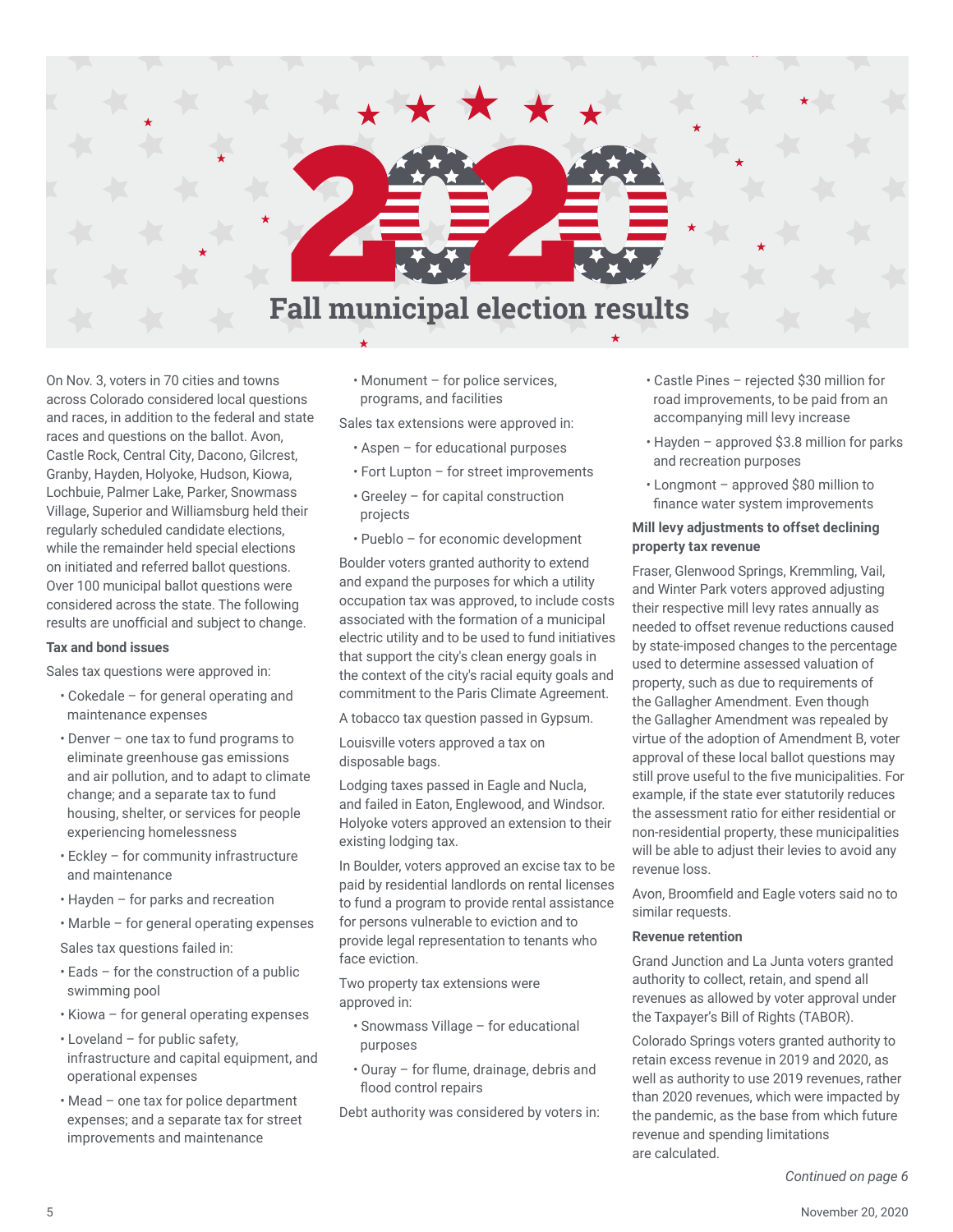# *"Fall municipal election results" continued from page 5*

Historically, municipalities have passed a majority of the TABOR-related questions that have been asked, with a 61% approval rate for tax questions, 70% approval rate for debt questions and 87% approval rate for revenue retention questions since voter approval was first required in 1993.

#### **Governance**

Boulder and Littleton voters each passed a charter amendment providing that their respective mayors will be directly elected, rather than selected by city council. In Boulder, the election of the mayor will be decided by ranked-choice voting, also known as instant runoff voting.

In Severance, voters approved a question inquiring if the town should initiate the process to become a home rule municipality.

Iliff voters elected to reduce the number of trustees on their town board from six to four. Peetz voters eliminated term limits for their elected officials, while Fleming and Iliff voters elected to keep them.

Idaho Springs voters rejected a proposal to transition the position of the city clerk to an appointed position rather than an elected position.

#### **Gaming**

Black Hawk, Central City and Cripple Creek voters granted authorization to replace the single bet limit of up to \$100 with unlimited single bets and to delegate authority to their respective city councils to authorize additional games, as allowed with the passage of the statewide initiative authorizing these changes (Amendment 77).

#### **Broadband**

Berthoud, Denver and Englewood received approval to be exempted from the statutory restriction on providing broadband or telecommunications services that also prohibits most uses of municipal funding for infrastructure to improve local broadband or telecommunications services. This election brings the total number of municipalities that have been exempted to 115.

#### **Marijuana**

Marijuana businesses were approved in:

- Buena Vista retail stores
- Cedaredge medical dispensaries and retail stores
- Fort Lupton medical dispensaries and retail stores
- Lakewood retail stores and cultivation
- Littleton retail stores
- Paonia medical dispensaries and retail stores
- Romeo retail stores, cultivation, manufacturing and testing

Eckley voters defeated a question that would have allowed retail stores, cultivation, manufacturing and testing. Kiowa voters defeated a question to allow medical dispensaries and retail stores, as well as a separate question that would have approved a marijuana tax.

Marijuana taxes passed in Broomfield, Buena Vista, Cedaredge, Dinosaur, Fort Lupton, Paonia and Winter Park.

#### **Publication requirements**

Palmer Lake voters authorized the town to no longer publish in the newspaper the bills list or contracts awarded, instead posting the information to the town website. Fleming voters authorized the publication of ordinances by title rather than in full.

#### **Election changes**

Haxtun and Monument voters approved moving their regular elections to November of even-numbered years, and Yuma voters approved a move to November of oddnumbered years commencing in 2025.

#### **Charter amendments**

Several charter amendments were approved in home rule municipalities around the state:

- Avon regarding council compensation
- Boulder regarding membership of the Boulder Arts Commission
- Broomfield allowing the extraction of minerals to be considered a change of use in areas designated as "open space"
- Edgewater authorizing the city council to consolidate, but not abolish, city departments established by the charter
- Longmont allowing for leases of city property of up to 30 years

Colorado Springs had two amendments on the ballot which would require conveyances of city-owned parkland be approved either by a super-majority of the council or by voters. Both amendments passed, but only the amendment requiring approval by voters will become effective as it received more affirmative votes.

Five charter amendments were approved in Craig, updating residency requirements for the city manager, city attorney, and municipal judge, as well as amending the responsibility of the mayor to present a state of the city message and addressing vacancies on the city council.

Of Denver's several charter amendments on the ballot, the three amendments concerning city council authority all passed: to consent to certain mayoral appointments; to initiate a supplemental appropriation or transfer, following a consultation with the manager of finance; and to procure professional services without executive branch approval. Two other amendments that passed will create the Board of Transportation and Infrastructure to advise the department manager and provide more flexibility in the procedures and scheduling of meetings. The sole amendment to fail would have expanded the appointment authority of the elected clerk and recorder and would have eliminated from the charter any reference to the office of Director of Elections.

#### **Other issues**

Other issues decided include:

- Boulder approved the granting of a franchise to Public Service Company of Colorado for gas and electricity distribution
- Cañon City rejected the granting of a franchise to Black Hills Energy for electricity distribution
- Denver approved the granting of a provisional permit to pit bull owners, thus overturning the current ban on pit bulls
- Eagle approved the organization of a downtown development authority
- Englewood approved two questions organizing a downtown development authority and authorizing retention of all of the authority's revenues; rejected two questions which would have authorized debt and levied a property tax on properties within the downtown development authority
- Milliken approved the sale of public property
- Montrose approved the granting of a franchise to Delta-Montrose Electric Association for electricity distribution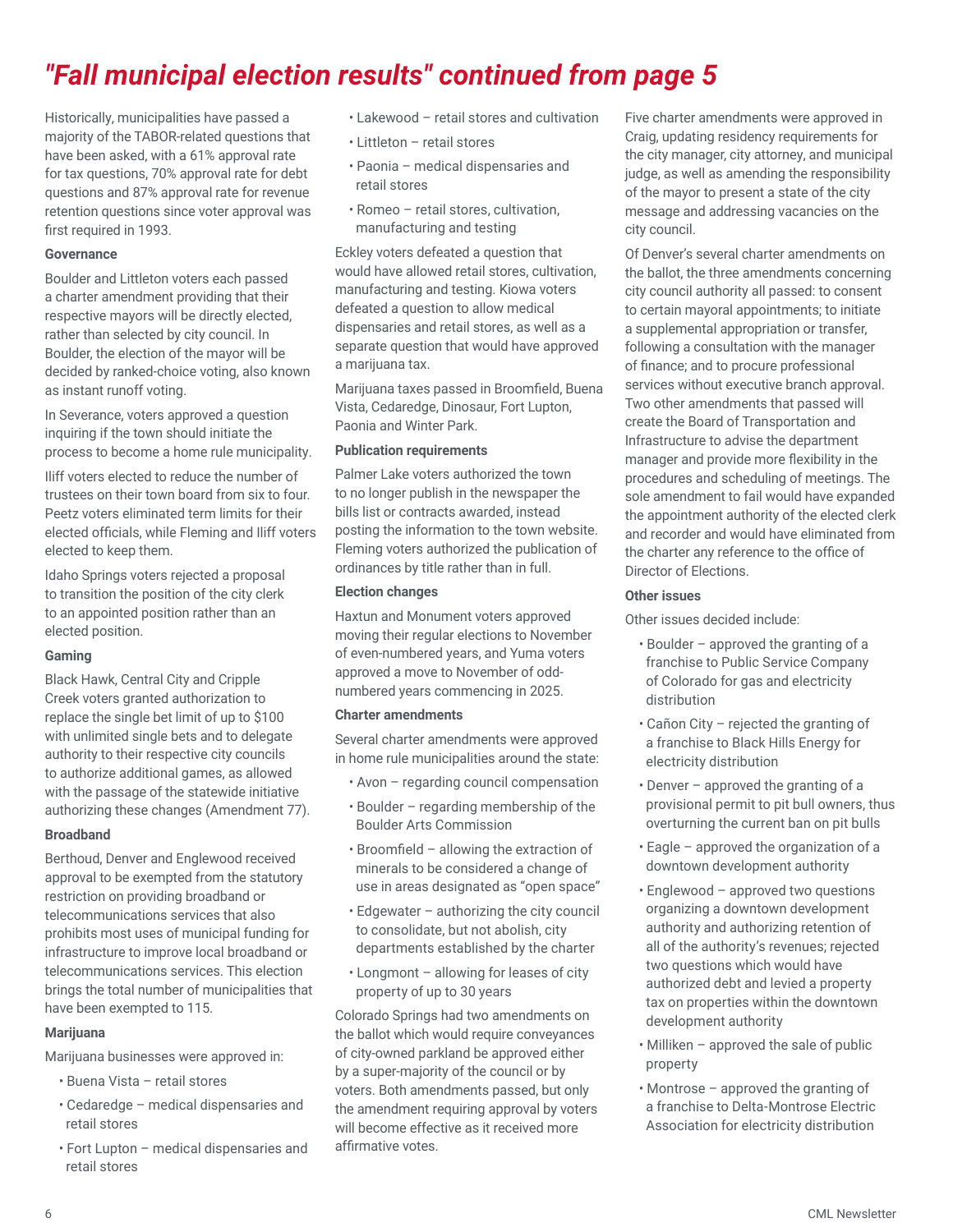### **Advocacy, information, and training to build strong cities and towns**